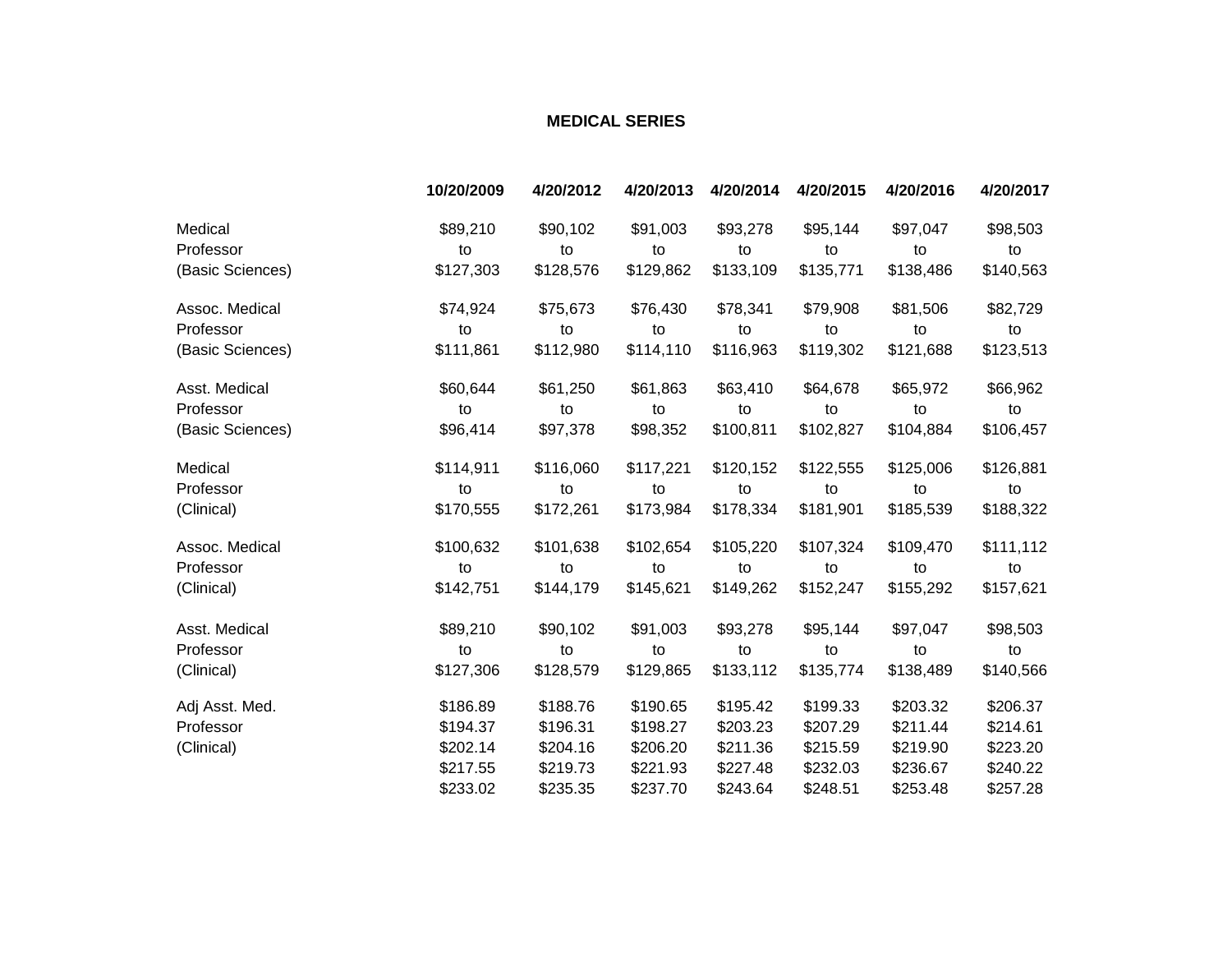|                  | 10/20/2009 | 4/20/2012 | 4/20/2013 | 4/20/2014 | 4/20/2015 | 4/20/2016 | 4/20/2017 |
|------------------|------------|-----------|-----------|-----------|-----------|-----------|-----------|
| Adj. Assoc. Med. | \$218.24   | \$220.42  | \$222.62  | \$228.19  | \$232.75  | \$237.41  | \$240.97  |
| Professor        | \$227.00   | \$229.27  | \$231.56  | \$237.35  | \$242.10  | \$246.94  | \$250.64  |
| (Clinical)       | \$236.06   | \$238.42  | \$240.80  | \$246.82  | \$251.76  | \$256.80  | \$260.65  |
|                  | \$251.52   | \$254.04  | \$256.58  | \$262.99  | \$268.25  | \$273.62  | \$277.72  |
|                  | \$266.98   | \$269.65  | \$272.35  | \$279.16  | \$284.74  | \$290.43  | \$294.79  |
| Adj. Med.        | \$249.67   | \$252.17  | \$254.69  | \$261.06  | \$266.28  | \$271.61  | \$275.68  |
| Professor        | \$259.66   | \$262.26  | \$264.88  | \$271.50  | \$276.93  | \$282.47  | \$286.71  |
| (Clinical)       | \$270.05   | \$272.75  | \$275.48  | \$282.37  | \$288.02  | \$293.78  | \$298.19  |
|                  | \$288.58   | \$291.47  | \$294.38  | \$301.74  | \$307.77  | \$313.93  | \$318.64  |
|                  | \$310.11   | \$313.21  | \$316.34  | \$324.25  | \$330.74  | \$337.35  | \$342.41  |
| Adj. Asst. Med.  | \$115.54   | \$116.70  | \$117.87  | \$120.82  | \$123.24  | \$125.70  | \$127.59  |
| Professor        | \$120.17   | \$121.37  | \$122.58  | \$125.64  | \$128.15  | \$130.71  | \$132.67  |
| (Basic Sciences) | \$124.97   | \$126.22  | \$127.48  | \$130.67  | \$133.28  | \$135.95  | \$137.99  |
|                  | \$143.10   | \$144.53  | \$145.98  | \$149.63  | \$152.62  | \$155.67  | \$158.01  |
|                  | \$155.82   | \$157.38  | \$158.95  | \$162.92  | \$166.18  | \$169.50  | \$172.04  |
| Adj. Assoc. Med. | \$146.92   | \$148.39  | \$149.87  | \$153.62  | \$156.69  | \$159.82  | \$162.22  |
| Professor        | \$152.80   | \$154.33  | \$155.87  | \$159.77  | \$162.97  | \$166.23  | \$168.72  |
| (Basic Sciences) | \$158.91   | \$160.50  | \$162.11  | \$166.16  | \$169.48  | \$172.87  | \$175.46  |
|                  | \$174.34   | \$176.08  | \$177.84  | \$182.29  | \$185.94  | \$189.66  | \$192.50  |
|                  | \$189.82   | \$191.72  | \$193.64  | \$198.48  | \$202.45  | \$206.50  | \$209.60  |
| Adj. Med.        | \$178.32   | \$180.10  | \$181.90  | \$186.45  | \$190.18  | \$193.98  | \$196.89  |
| Professor        | \$185.48   | \$187.33  | \$189.20  | \$193.93  | \$197.81  | \$201.77  | \$204.80  |
| (Basic Sciences) | \$192.87   | \$194.80  | \$196.75  | \$201.67  | \$205.70  | \$209.81  | \$212.96  |
|                  | \$211.35   | \$213.46  | \$215.59  | \$220.98  | \$225.40  | \$229.91  | \$233.36  |
|                  | \$233.02   | \$235.35  | \$237.70  | \$243.64  | \$248.51  | \$253.48  | \$257.28  |